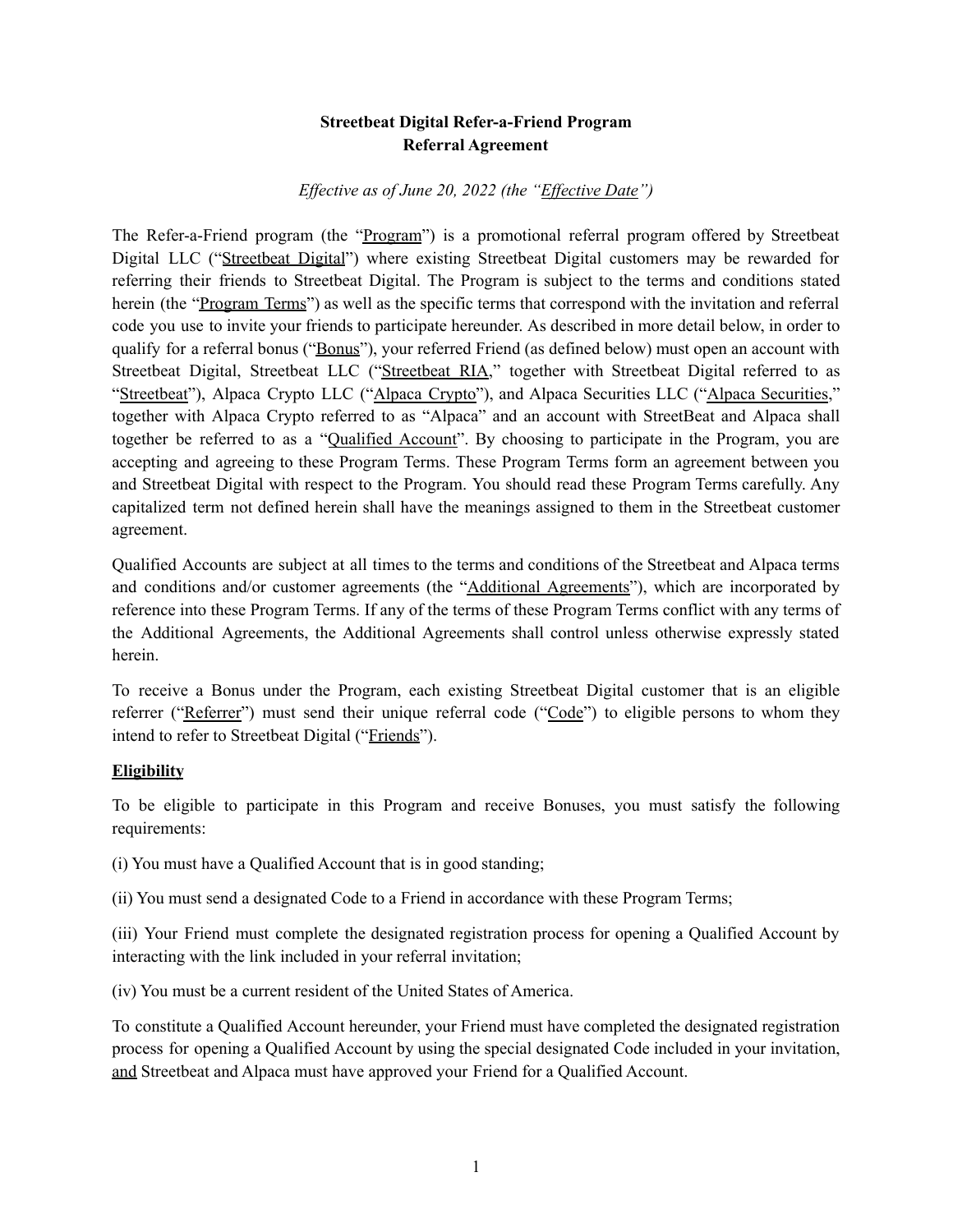Streetbeat Digital reserves the right to determine in its sole discretion whether a Qualified Account is closed and/or in good standing. A Qualified Account in good standing for purposes of this Program if a Qualified Account for which all required account opening documentation has been completed and verified, and is not locked, or restricted, or otherwise flagged in any way. If a Qualified Account is closed or not in good standing for any reason at any time, any Bonus awarded hereunder will be forfeited.

Only one (1) Bonus will be awarded for each Eligible Referral. A Referrer will not earn a Bonus if the referred Friend has an existing Qualified Account or if the Friend does not use the correct Code when first creating the Qualified Account. Referrers cannot refer to themselves. Friends must be able *to personally identify* their Referrer. Any attempt to use fraudulent methods or use any other method to circumvent these Program Terms will result in forfeiture of any Bonus in Streetbeat Digital's sole discretion.

Streetbeat Digital reserves the right to disqualify anyone from the Program at any time. Anyone who violates these Program Terms is ineligible for payment of any Bonus. Streetbeat Digital reserves the right to change or cancel the Program at any time, and to change the eligibility for the Program at any time.

# **Bonus**

Subject to these Program Terms, Streetbeat Digital will compensate you for each Eligible Referral and each Friend you refer to Streetbeat Digital a Bonus. The Bonus will be in the form of either (1) cash; (2) a digital asset pegged to a reserve asset (a "Stablecoin"), or (3) any other digital asset selected by Streetbeat ("Cryptocurrency"), subject to Streetbeat Digital's sole discretion. The form of the Bonus received will depend on the recipient's state of residence, and may be issued by Streetbeat or Alpaca. The amount of the Bonus will depend on the odds described below.

For each Eligible Referral, the Referrer and the Friend shall each receive from Streetbeat Digital or Alpaca, a Bonus equal to an amount up to \$3,000.00, the value of which will be assigned randomly by an algorithmic and weighted number generator, according to the odds below:

| <b>Bonus Level</b> | Odds            | <b>Bonus Amount (Value in \$ USD)</b> |
|--------------------|-----------------|---------------------------------------|
|                    | $N/A*$          | 3.00                                  |
|                    | $\cdot$ $\cdot$ | 10.00                                 |
|                    | $-3000$         | 3,000.00                              |

\* If the weighted random number generator algorithm does not result in a Bonus equal to \$6.00 or more, the Referrer or Friend will receive a Bonus equal to \$3.00 (the "Minimum Bonus").

The Bonus will be deposited into the Qualified Account approximately six (6) business days following the day on which the Referrer and the Friend is awarded the Bonus.

Any Bonus deposited into a Qualified Account pursuant to the Program must remain in the Qualified Account (minus any trading losses or gains) for a minimum of fourteen (14) days. The Referrer and the Friend must remain in good standing with Streetbeat and Alpaca during this period. Any breach of the Additional Agreements will result in forfeiture of Bonuses received. Streetbeat may at any time, in their sole discretion, respectively, terminate, suspend, restrict, or otherwise limit your account per the terms of the Additional Agreements. Any forfeited Bonus will be removed from the Qualified Account.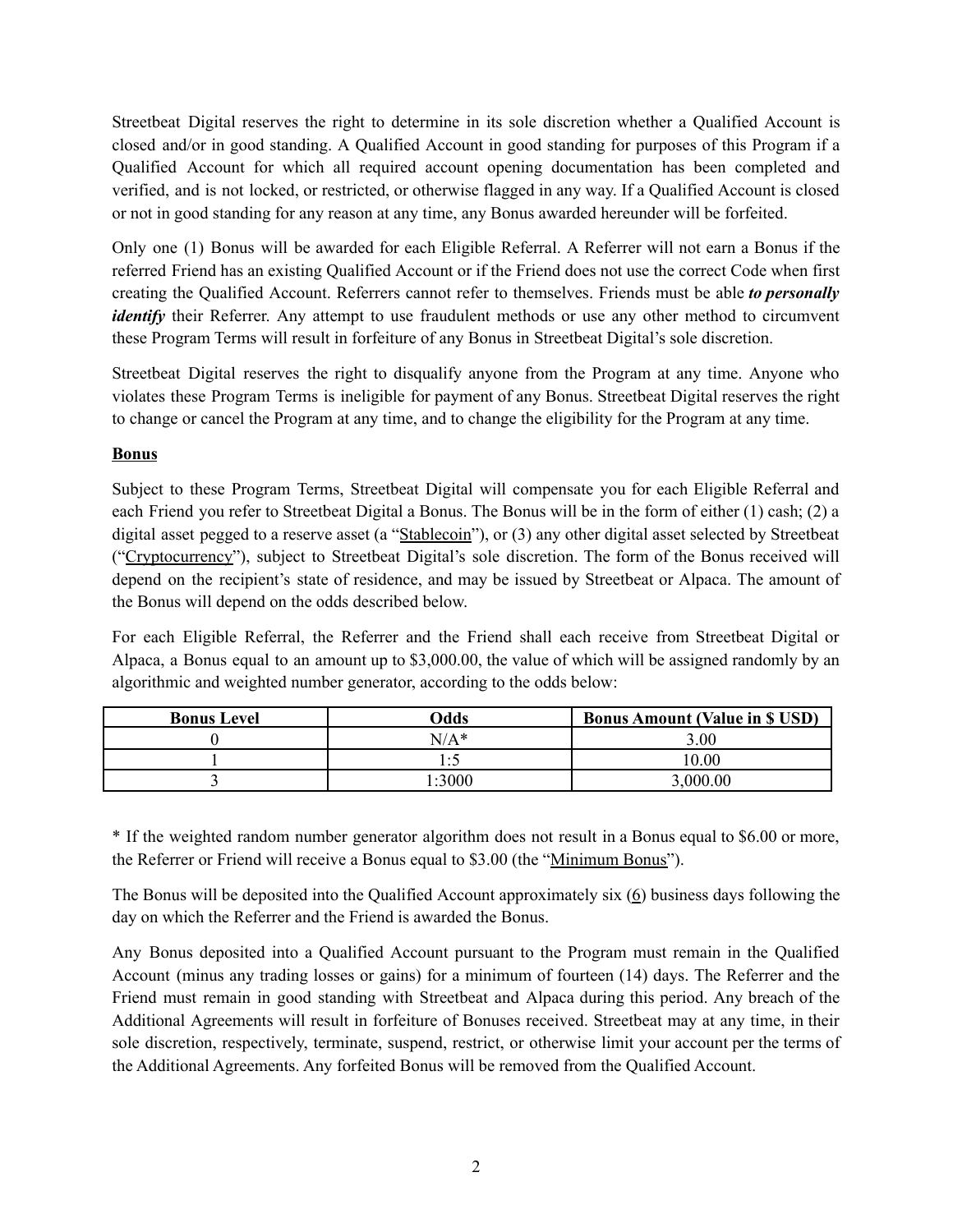At the time you send a designated referral Code to any Friend, you and your Friend will receive a unique message directly from Streetbeat Digital that will include the amount of such Bonus that you and your Friend will be eligible to receive. **The maximum amount of Bonus value that you may be rewarded under this Program is a cash value of \$3,000.00. Only one Bonus will be rewarded per Eligible Referral.**

For each Eligible Referral, your Bonus will be delivered directly to your Qualified Account in the form of a cash deposit, Stablecoin, or other Cryptocurrency depending on the jurisdiction in which you reside, in Streetbeat's sole discretion. If cash is deposited by Streetbeat or its agents hereunder, the cash bonus is a fixed cash value.

The value of any Bonus awarded hereunder may be taxable income to you. You are responsible for any federal or state taxes resulting from the receipt of a Bonus. Please consult your tax advisor if you have questions about the tax treatment of a Bonus. Any Bonus you receive is not chosen based on any investment profile and is not specific to you. Bonuses may not be suitable for you and the reward of a Bonus should not be considered a recommendation to purchase the specific Bonus. Your Bonus may go up or down in value, and in some events the Bonus may lose all its value.

## **Referral Invitations**

By participating in the Program, you agree to only send referral invitations and Codes to interested people you know personally, such as friends, family and known acquaintances, by utilizing the referral Code and sharing tools provided by Streetbeat. You may send one invite in your name to each Friend you invite, and you may not share referrals with yourself or multiple referrals to an individual Friend. By choosing to participate in this Program, you expressly acknowledge and accept that the Friends you refer will be able to tell that you sent them an invitation to participate in this Program and that you have a Qualified Account. Unless explicitly approved and authorized in writing by Streetbeat Digital, you may not make any statements to the friends whom you refer about Streetbeat Digital's products or services, or about your experiences as a Streetbeat Digital customer. You also agree not to make any statements that are untruthful, factually inaccurate, or misleading. You hereby acknowledge that any modification or efforts to bypass, manipulate, obscure or otherwise modify the delivery and accurate presentation of the referral Code, sharing tools, content, disclosures or other materials and instructions we provide will be considered a violation of these Program Terms and may render you ineligible to participate in the Program. Separate program terms will apply to your Friend's invitation.

To the extent you decide to share your referral link using a third party's service, such as a messaging application, you must also comply with that third party's terms of use. You should also be aware that by engaging in such activity via a third party service, you will be at your own risk subjecting yourself to that third party's privacy, security and consumer practices and policies, which Streetbeat Digital does not endorse or control, and that those third party services may be able to tell, based on your activity, that you are a Streetbeat Digital customer.

Any referral Codes for this Program that either (i) were sent prior to the Effective Date where the Friend has not as of the Effective Date created unique login credentials with Streetbeat Digital (e.g. username and password), or (ii) are sent on or after the Effective Date, will expire one-hundred and eighty (180) calendar days from the date that such Friend creates their unique login credentials with Streetbeat Digital (e.g. username and password). If your referral Code expires and your Friend has not already created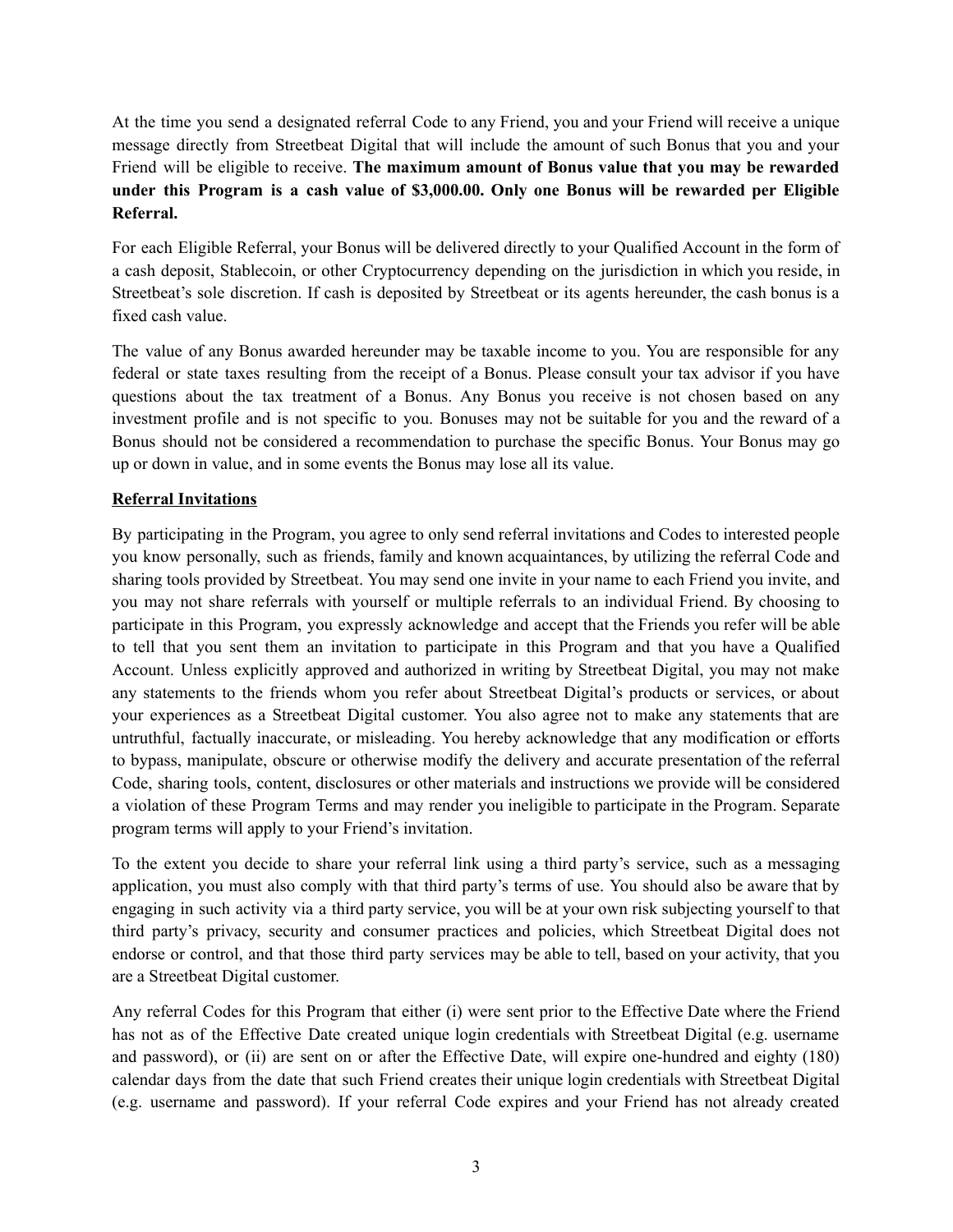unique login credentials with Streetbeat Digital (e.g. username and password), then you will be eligible to send future Codes to your Friend under this Program. If your referral Code expires after your Friend has already created unique login credentials with Streetbeat Digital (e.g. username and password), then you will not be eligible to send any future invitations to that Friend (or earn a Bonus) under this Program.

## **Legal Representations**

In connection with referring Friends to open a Qualified Account and these Program Terms, you represent and agree that:

(1) You are acting on behalf of Streetbeat Digital and under the supervision and control of Streetbeat Digital, and hereby agree to perform duties under these Program Terms in a manner consistent with the instructions of Streetbeat Digital, and to follow the instructions of Streetbeat Digital at all times;

(2) You will only send invites to friends, family and people you know, and you will invite people only via the interface on the Streetbeat mobile or web apps (the "Streetbeat App");

(3) If you provide information about Streetbeat Digital to your Friend, you will limit that to the information on the Streetbeat App and content provided by Streetbeat Digital;

(4) You will not give your Friend investment advice or recommendations regarding their investment needs;

(5) You will not compensate, or accept any compensation from, any Friend;

(6) Your activities will be limited to informing your contacts about Streetbeat so that they may independently decide whether or not to apply for a Qualified Account.

(7) You will not collect information from your Friends or assist with filling out a Qualified Account application;

(8) You will not post your Code on public forums, websites or social media sites where you may not know the recipients, including but not limited to Reddit, Facebook, Twitter, etc.;

(9) You will only participate in the Program in accordance with these Program Terms and the following provisions of the Investment Advisers Act of 1940, as amended, and its rules ("Advisers Act");

(10) You are not an "ineligible person" who is subject to a disqualifying Commission action or any disqualifying event, as described in Rule 206(4)-1 of the Advisers Act;

(11) You are not currently the subject of any investigation or proceeding which could result in statutory disqualification as an ineligible person as described in Rule 206(4)-1 of the Advisers Act; and

(12) You do not have a "place of business" at which you regularly provide investment advisory services, solicit, meet with, or otherwise communicate with clients, or any other location that is held out to the general public as a location at which you provide investment advisory services, solicit, meet with, or otherwise communicate with clients in any U.S. state.

If you cannot accurately make the preceding representations, you may not participate in the Program. If you are currently participating in the Program and the preceding representations become inaccurate, you agree to immediately inform Streetbeat Digital at [support@streetbeat.com](mailto:support@streetbeat.com). Streetbeat Digital reserves the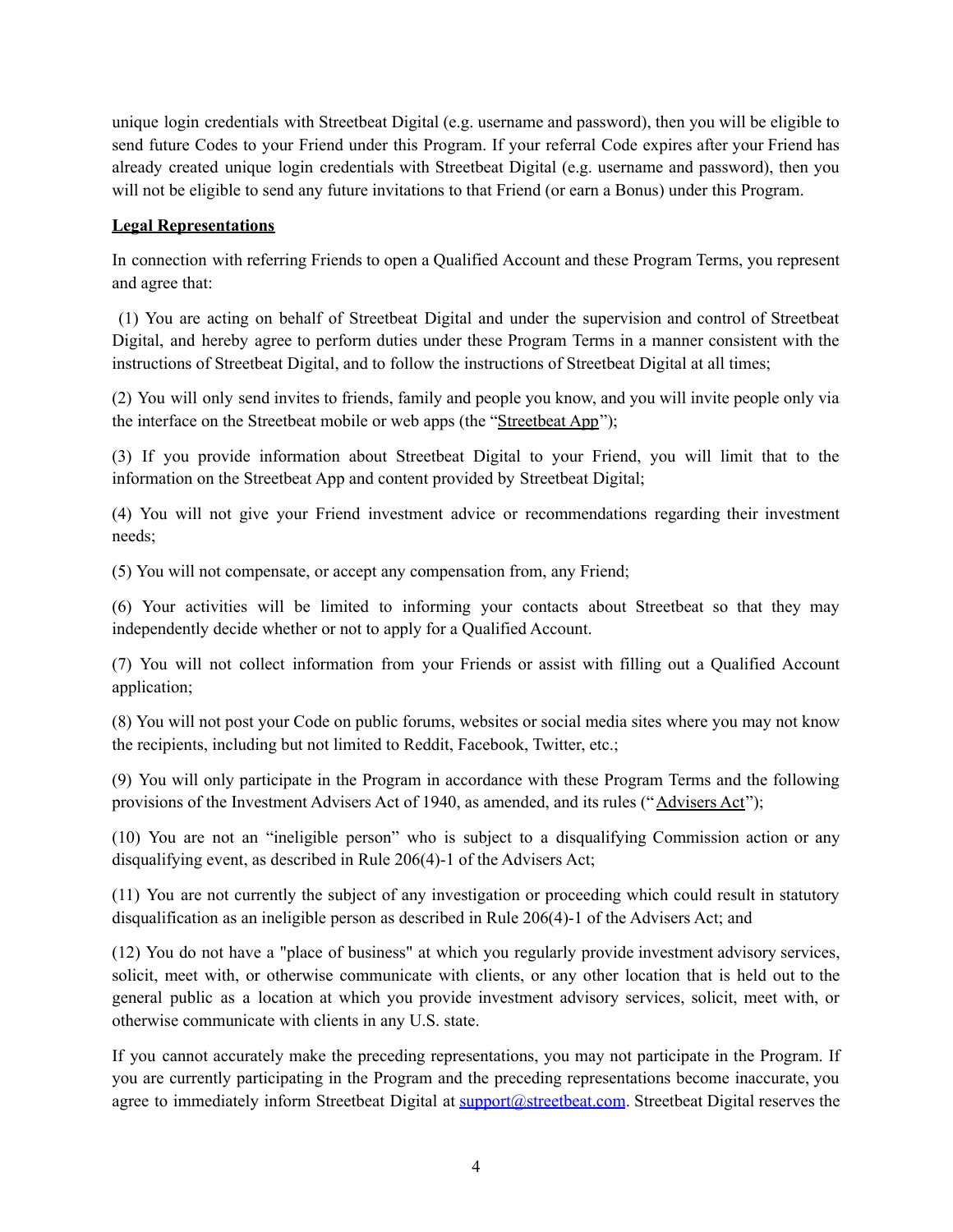right to refuse to offer or pay any Bonus to you if it determines that you have failed to comply with any of the preceding representations.

### **Changes To These Program Terms**

We may modify these Program Terms from time to time which will be indicated by changing the date at the top of this page. We will indicate that changes have been made by updating the Effective Date located above at the beginning of these Program Terms. If we make any material changes, we will notify you by email (sent to the email address specified in your Account), by means of a notice on the Streetbeat App prior to the change becoming effective, or as otherwise required by law. Notwithstanding anything herein, we do not have to provide you with prior notice of any amendments to the Program that are beneficial to you. Your continued access to or use of the Program after we make any changes to these Program Terms will be subject to the revised Program Terms, and you will be deemed to be aware of and bound to the revised Program Terms by your continued access to or participation in the Program. If you do not accept any such revisions or changes, your sole and exclusive remedy is to cease participation in the Program. The Program may be canceled at any time without notice to you.

### **Other Program Information**

The term "Streetbeat" refers to Streetbeat Digital LLC and Streetbeat LLC, an investment adviser registered with the Securities and Exchange Commission. Streetbeat is not responsible for incorrect entry or other failure on the part of your Friends to meet the standards of a Qualified Account. You cannot earn a Bonus for referring individuals who already have a Qualified Account or for individuals who have been referred by someone else. If two or more individuals invite the same Friend to open a Qualified Account, Streetbeat will credit the Bonus to the person whose specially designated referral Code was first used by that Friend to complete their designated registration process with Streetbeat.

Streetbeat Digital reserves the right to limit the amount of Bonuses you are eligible to receive, and to refuse or recover any Bonus, or remove you from the Program, if Streetbeat Digital determines that it was obtained under wrongful or fraudulent circumstances, or was awarded to you in error, or that inaccurate or incomplete information was provided in opening the account, or that any terms of the Advisory Agreement, Terms of Use, or these Program Terms have been violated. Streetbeat Digital reserves the right to suspend, cancel, terminate or modify this Program and/or these Program Terms at any time at its sole discretion.

Investing Involves Risk. Information shown is strictly for illustrative and educational purposes only and should not be considered a solicitation to buy, an offer to sell, or a recommendation for any Stablecoin, Cryptocurrency, or security in any jurisdiction where such an offer, solicitation or recommendation would be unlawful or unauthorized. Any preliminary information provided by Streetbeat to prospective customers prior to Streetbeat RIA agreeing to enter into an advisory relationship does not constitute investment advice and should not be relied on as such. Investment products, Bonuses and other services are offered by Streetbeat, are not FDIC Insured, and may lose value.

Your Advisory Agreement (as defined in the Additional Agreements) with Streetbeat RIA governs our investment advisory relationship with you, and these Program Terms do not in any way amend, supersede, change or replace such agreement, which include important terms applicable to your use of Streetbeat that